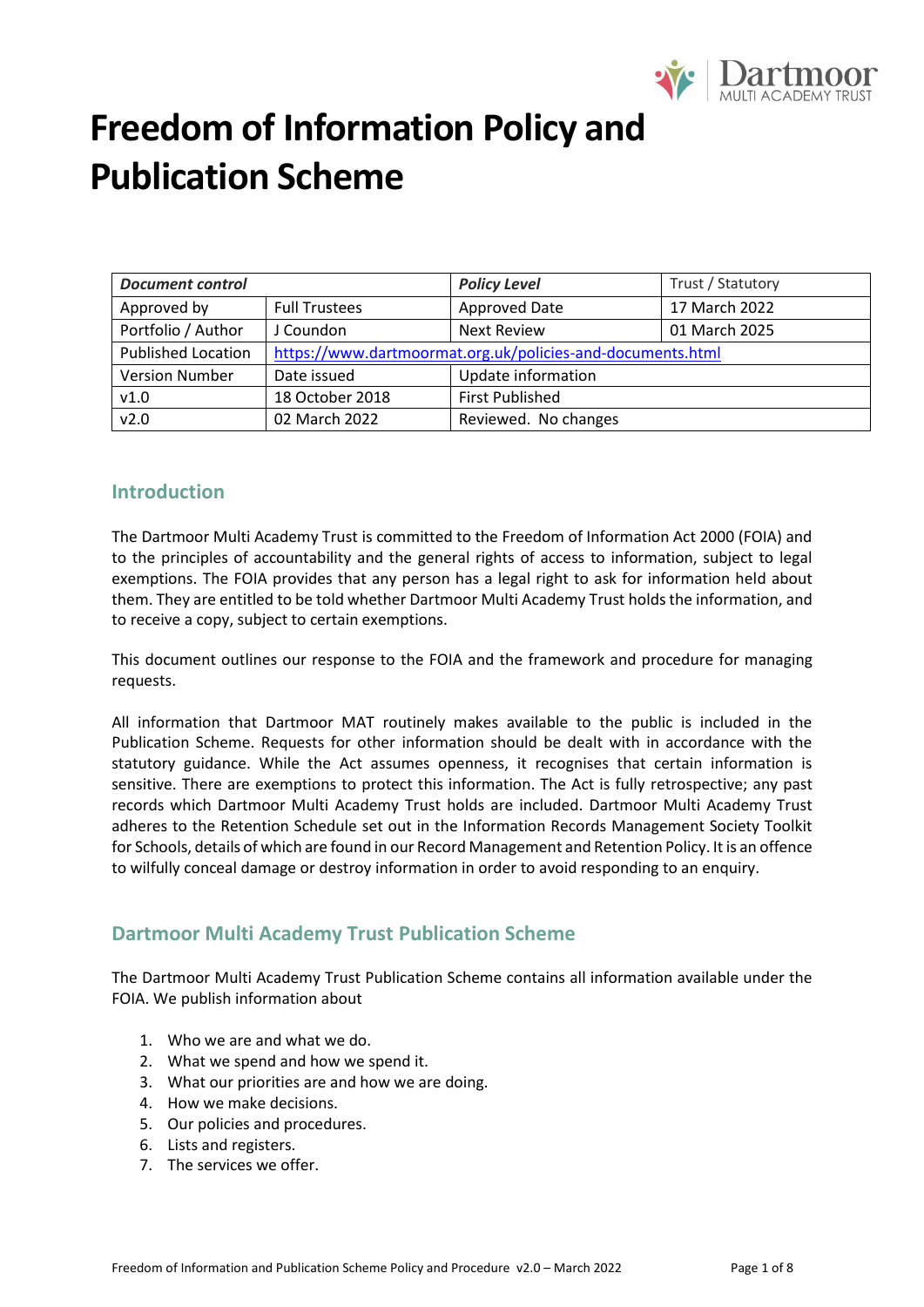

The scheme covers information already published and information which is to be published in the future. The Publication Scheme and the materials it covers will be available on the Dartmoor Multi Academy Trust website. Hard copies are available on request.

This publication scheme conforms to the model scheme for Academies approved by the Information Commissioner.

### **Classes of Information Currently Published**

### **Who Are We and What Do We Do**

Organisational information, structures, locations and contacts.

| <b>Information published</b>                 | <b>Availability</b>                            |
|----------------------------------------------|------------------------------------------------|
| Who's who in the Academy                     | Trust website (Executive Leadership Team)      |
|                                              | https://www.dartmoormat.org.uk/who-we-are.html |
|                                              |                                                |
| Trust members and trustees                   | Trust website (members and trustees)           |
|                                              | https://www.dartmoormat.org.uk/our-            |
|                                              | members.html                                   |
|                                              | https://www.dartmoormat.org.uk/our-            |
|                                              | trustees.html                                  |
| <b>Local Governing Board Members</b>         | Individual School's websites                   |
| Governance structure, Statement of Intent    | <b>Trust Website</b>                           |
| and Articles of Association and Supplemental | https://www.dartmoormat.org.uk/governance-     |
| <b>Funding Agreements</b>                    | structure.html                                 |
|                                              | https://www.dartmoormat.org.uk/policies-and-   |
|                                              | documents.html                                 |
| Senior staff structure                       | Individual School's websites                   |
| Contact details of the Head of School or     | Individual School's websites                   |
| Principal or Executive Headteacher           |                                                |
| <b>School Prospectus</b>                     | Individual School's websites                   |
| School session times and term dates          | Individual School's websites                   |
|                                              |                                                |
| Contact details of the trust                 | <b>Trust website</b>                           |
|                                              | https://www.dartmoormat.org.uk/contact-us.html |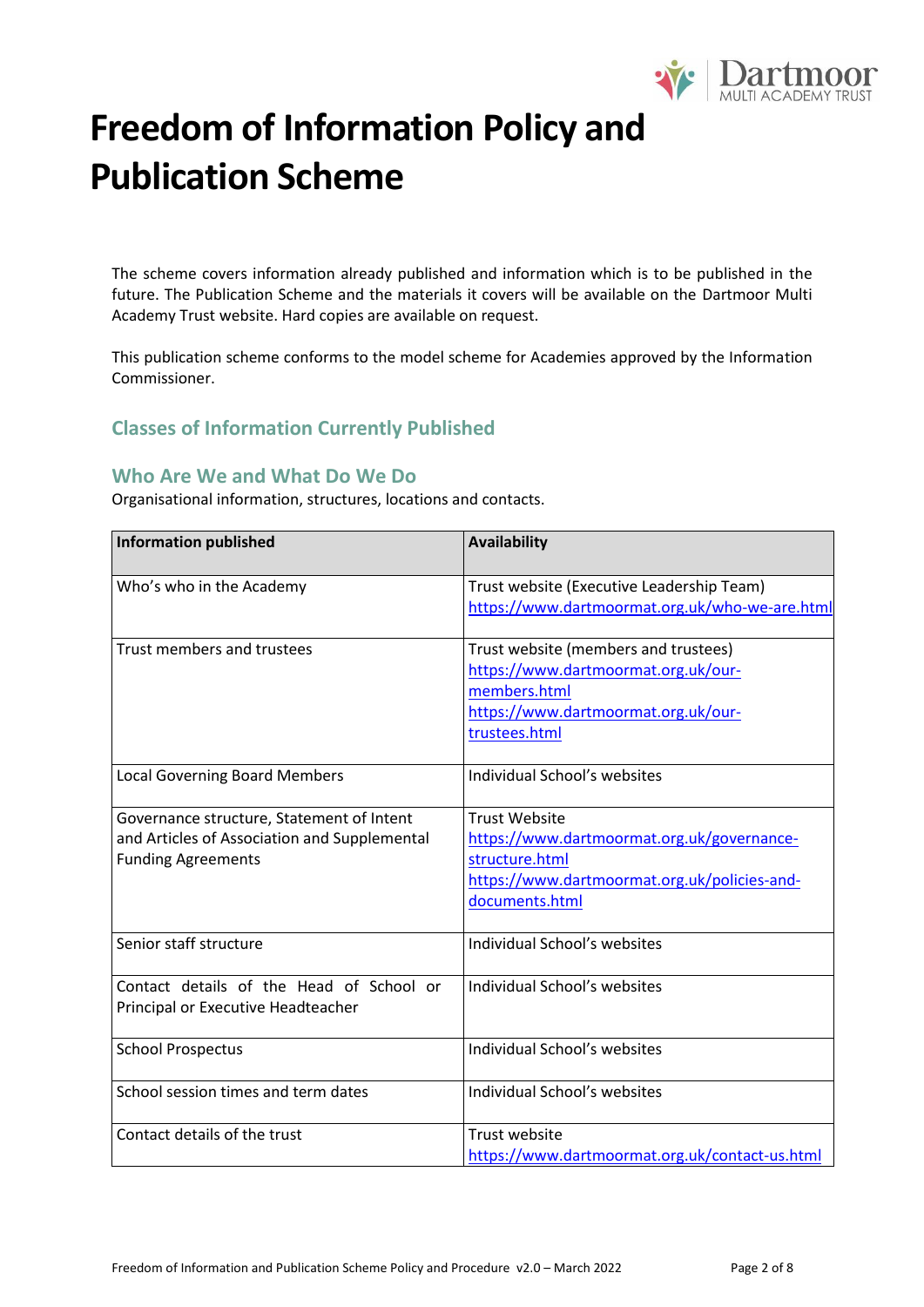

### **What We Spend and How We Spend It**

Current and previous year financial information relating to projected and actual income and expenditure, procurement, contracts and financial audit

| <b>Information published</b>                       | Availability   |
|----------------------------------------------------|----------------|
| <b>Trust Annual Report within Audited Accounts</b> | Trust website  |
| Pay policy                                         | Staff intranet |
| Staff grading and structure                        | Staff intranet |

### **Our Priorities**

Strategies and plans, performance indicators, audits, inspections and reviews

| <b>Information published</b>                                                                                                                           | <b>Availability</b>                                                                                                                                                              |
|--------------------------------------------------------------------------------------------------------------------------------------------------------|----------------------------------------------------------------------------------------------------------------------------------------------------------------------------------|
| <b>School Profile</b><br>Government supplied performance data                                                                                          | Individual school websites                                                                                                                                                       |
| Latest Ofsted report<br>Performance management policy and procedure                                                                                    | Staff intranet                                                                                                                                                                   |
| Trust's future plans e.g. proposals for any imminent Trust website<br>or known consultation on the future of the<br>academy such as a change in status |                                                                                                                                                                                  |
| Safeguarding policies and procedures                                                                                                                   | Trust website<br>https://www.dartmoormat.org.uk/policies-and-<br>documents.html<br>and individual school websites for local Designated<br>Safeguarding Leads contact information |

### **Decision Making**

Processes and records for last 3 years

| <b>Information published</b>                    | <b>Availability</b>                            |
|-------------------------------------------------|------------------------------------------------|
|                                                 |                                                |
| Admissions policy and decisions (not individual | Policy available on individual school websites |
| decisions)                                      | Decisions available in hard copy               |
| Minutes of meetings of the Trust (excluding     | Trust website                                  |
| information properly regarded as private to the | https://www.dartmoormat.org.uk/trustees-       |
| meetings)                                       | minutes-of-meetings.html                       |
|                                                 |                                                |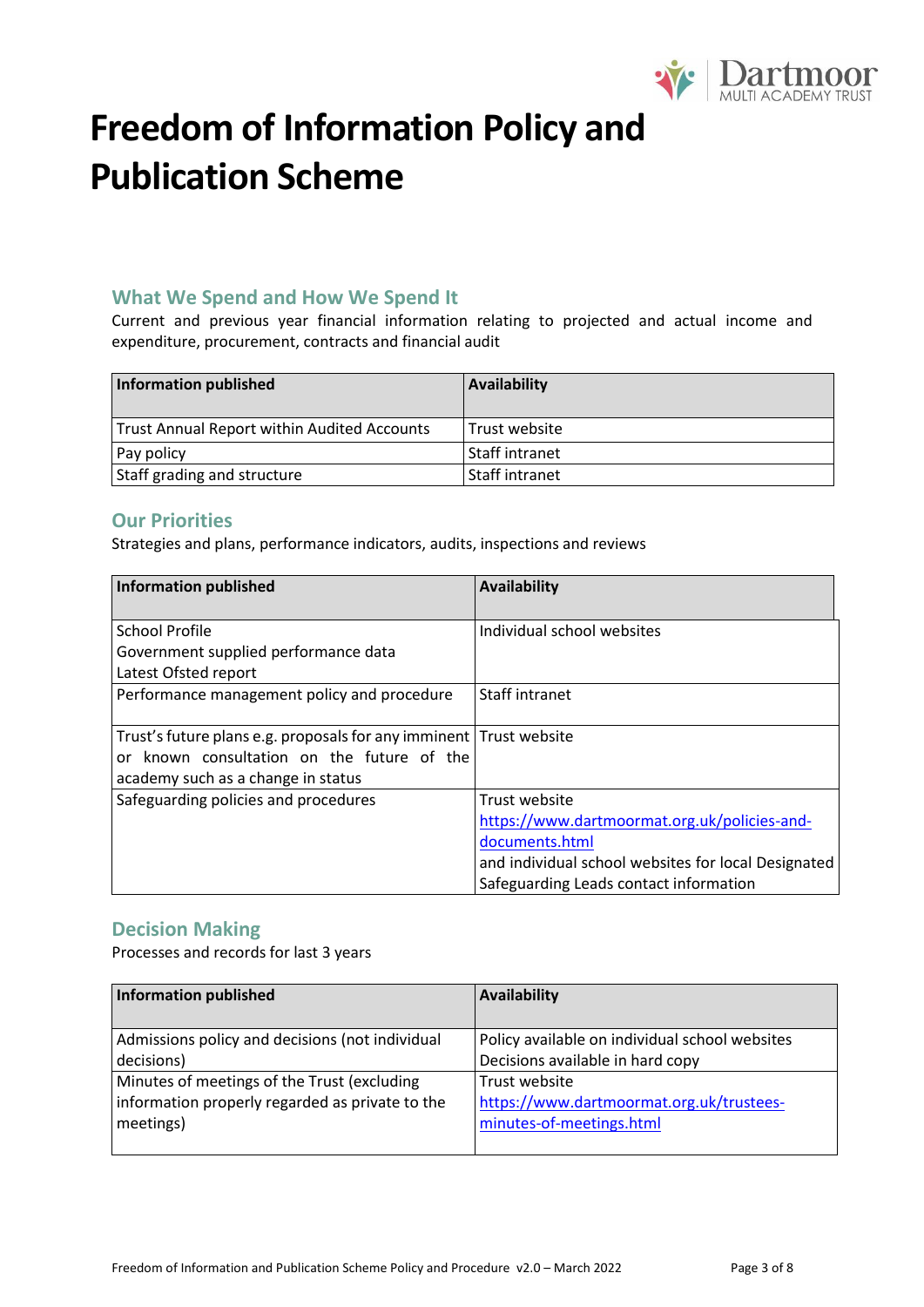

Local governing body meeting minutes | Individual school websites

### **Policies and Procedures**

Current written protocols, policies and procedures

| <b>Information published</b>            | <b>Availability</b>                                        |
|-----------------------------------------|------------------------------------------------------------|
| <b>School Policies</b>                  | Trust website https://www.dartmoormat.org.uk/policies-and- |
|                                         | documents.html                                             |
|                                         | Individual school policies where applicable.               |
| <b>Charging and Remissions Policy</b>   | <b>Trust Website</b>                                       |
|                                         | https://www.dartmoormat.org.uk/policies-and-documents.html |
| <b>Health and Safety Policy</b>         | <b>Trust Website</b>                                       |
|                                         | https://www.dartmoormat.org.uk/policies-and-documents.html |
| <b>Complaints Procedure</b>             | <b>Trust Website</b>                                       |
|                                         | https://www.dartmoormat.org.uk/policies-and-documents.html |
| <b>Staff Conduct Policy</b>             | <b>Staff Intranet</b>                                      |
| Discipline and Grievance Policy         | <b>Staff Intranet</b>                                      |
| <b>Recruitment and Selection Policy</b> | Trust website                                              |
| <b>Equal Opportunities Policy</b>       | DCC Model Policy in force                                  |
| <b>Curriculum Policy</b>                | Individual schools' websites                               |
| <b>Special Educational Needs Policy</b> | Individual school's websites                               |
| <b>Pupil Behaviour Policy</b>           | Individual school's websites                               |
| Records Management and Data             | <b>Trust Website</b>                                       |
| <b>Protection Policies including</b>    | https://www.dartmoormat.org.uk/policies-and-               |
| Privacy Notices and Freedom of          | documents.htmlTrust website                                |
| <b>Information Policy and Procedure</b> |                                                            |
|                                         |                                                            |

## **Lists and Registers**

| Information published                          | Availability |
|------------------------------------------------|--------------|
| Curriculum circulars and statutory instruments | N/A          |
| Disclosure logs                                | N/A          |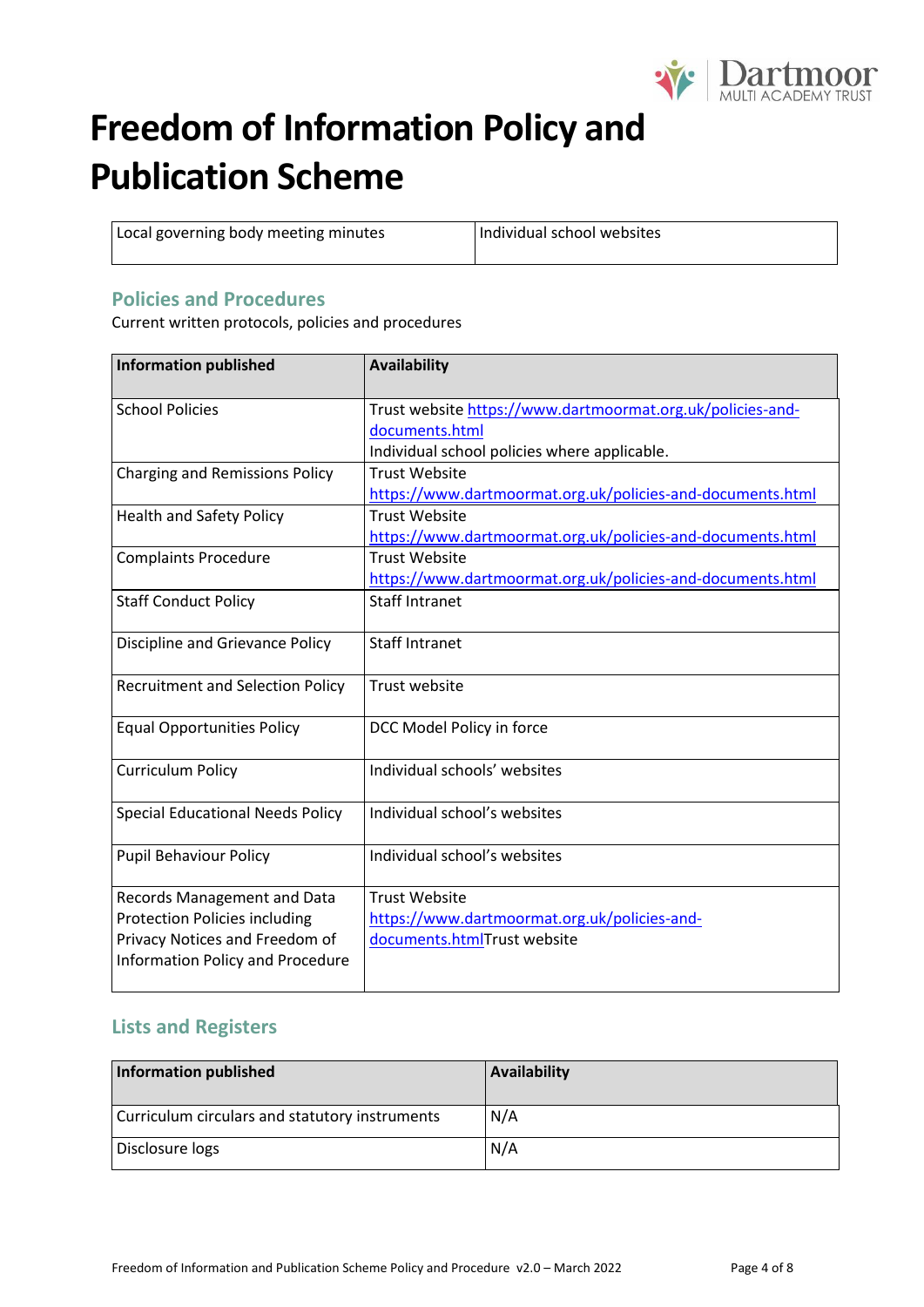

| Asset register | Available on request |
|----------------|----------------------|
|                |                      |

#### **Services**

Services we offer including leaflets, guidance and newsletters

| <b>Information published</b> | Availability                                           |
|------------------------------|--------------------------------------------------------|
| Extra-curricular activities  | Individual school's websites                           |
| Out of school clubs          | Individual school's websites                           |
| School leaflets              | Individual school's websites                           |
| <b>Newsletters</b>           | Individual school's websites                           |
|                              | Trust website https://www.dartmoormat.org.uk/news-blog |

### **Requests for Information**

Dartmoor Multi Academy Trust recognises its duty to:

- Provide advice and assistance to anyone requesting information.
- Tell enquirers whether or not we hold the information they are requesting (the duty to confirm or deny) and provide access to the information we hold in accordance with the Dartmoor Multi Academy Trust Freedom of Information Procedures.

If you require hard copies of any of the documents within the Publication Scheme, please contact the Data Protection Officer at Dartmoor Multi Academy Trust, Mill Road, Okehampton, Devon EX20 1PW or email [dpo@dartmoormat.org.uk](mailto:dpo@dartmoormat.org.uk)

If the information you are looking for is not available via the publication scheme or on our website, please contact us on the details above to ask if we hold the information. To help us process your request quickly please clearly mark any correspondence **'PUBLICATION SCHEME REQUEST'** (in CAPITALS please)

To assist with dealing with your request promptly, please ensure the following:

- Make your request in writing (including email)
- State your name and correspondence address.
- Describe the information requested so that it is clearly identifiable.
- Verbal requests are not covered under the FOIA.
- Enquiries will be dealt with within 20 working days (or 60 working days if the request is received during the school holidays). If this deadline cannot be met Dartmoor Multi Academy Trust will inform the enquirer.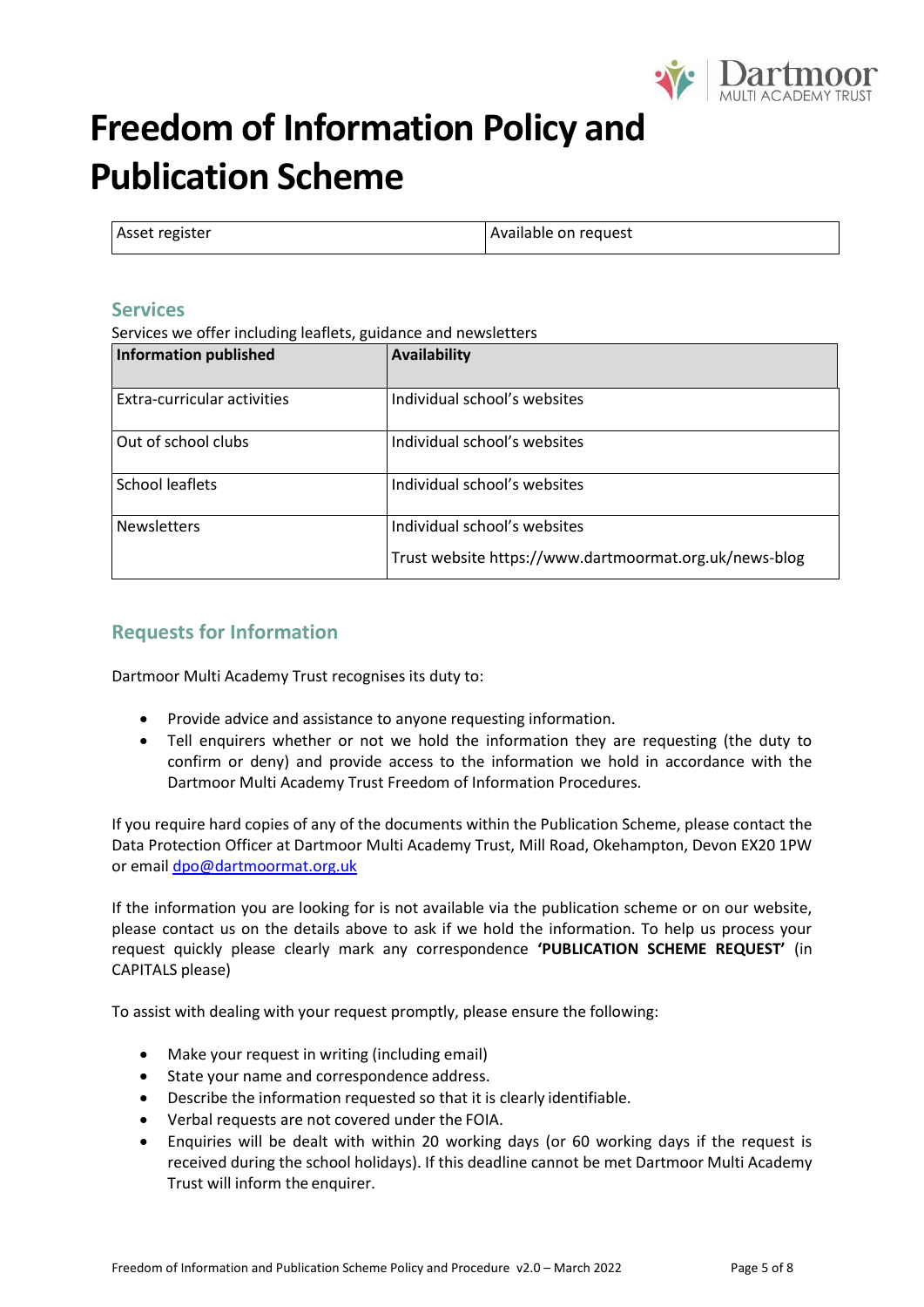

We will deal with your request where it is not be covered by other legislation (e.g. data protection or environmental information).

Information will not be disclosed if one or more of the following applies:

- An exemption to disclosure, which may be **absolute (**where there is no obligation to confirm or deny the information is held, disclose the information or consider the public interest test) or **qualified** (where, even if an exemption applies, there is a duty to consider the public interest test);
- The information sought it not held
- Requests are considered vexatious or repeated.
- The cost of compliance exceeds the threshold (£450). (Information published on the Dartmoor Multi Academy Trust and Academies websites is free although you may incur costs from an internet service provider. If you do not have access to the internet, you can access our websites using a local library or internet cafe.) Where the cost of postage, printing or photocopying is below £10, we will not make a charge. Where it is over £10, the first £10 will be free of charge; after that, we will charge the full estimated cost of postage and copying. Before we produce the information we will tell you how much it will cost. If you decide not to pay, then we will not release the information. If you decide to refine the request so it reduces the cost of, say, copying we are happy to discuss that with you.

When we wish to apply a qualified exemption to a request we will invoke the public interest test procedures to determine if public interest in applying the exemption outweighs the public interest in disclosing the information. Public interest may not be the same as that which may be of interest to the public.

Dartmoor Multi Academy Trust will maintain a register of requests where we have refused to supply information and the reasons for the refusal. Information will be retained for 5 years.

Factors taken into account when weighing up public interest include but are not limited to:

| <b>For Disclosure</b>                                                                                                                                                              | <b>Against Disclosure</b>                                                                                                              |
|------------------------------------------------------------------------------------------------------------------------------------------------------------------------------------|----------------------------------------------------------------------------------------------------------------------------------------|
| Is the disclosure likely to increase access to<br>information held by the school                                                                                                   | Is disclosure likely to distort public reporting or                                                                                    |
|                                                                                                                                                                                    | be misleading because it is incomplete?                                                                                                |
| Is disclosure likely to give the reasons for a<br>decision or allow individuals to understand<br>decisions affecting their lives or assist them in<br>challenging those decisions? | Is premature disclosure likely to prejudice fair<br>scrutiny, or release sensitive issues still on the<br>internal agenda or evolving? |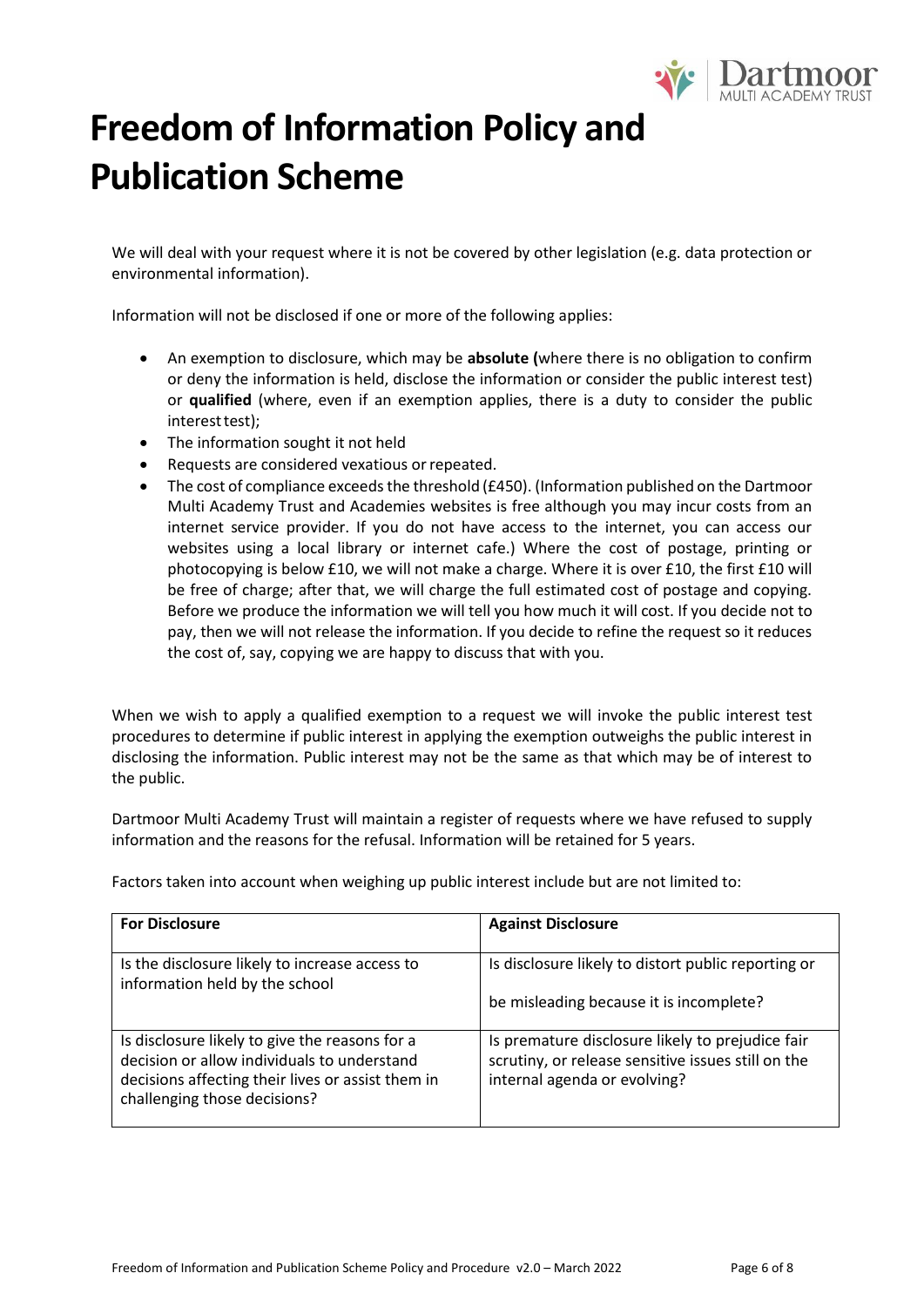

| Is disclosure likely to improve the accountability<br>and transparency of the academy in the use of<br>funds and help show that it obtains value for<br>money? | Is disclosure likely to cause unnecessary public<br>alarm or confusion?                                                                                            |
|----------------------------------------------------------------------------------------------------------------------------------------------------------------|--------------------------------------------------------------------------------------------------------------------------------------------------------------------|
| Is disclosure likely to contribute to public debate<br>and assist the understanding of existing or<br>proposed policy?                                         | Is disclosure likely to seriously jeopardise the<br>academy's legal or contractual position?                                                                       |
| Is disclosure likely to increase public participation<br>in decision making?                                                                                   | Is disclosure likely to infringe other legislation?                                                                                                                |
| Is disclosure likely to increase public<br>participation in political processes in general?                                                                    | Is disclosure likely to create a controversial<br>precedent on the release of information or<br>impair your ability to obtain information in the<br>future?        |
| Is disclosure likely to bring to light information<br>affecting public safety?                                                                                 | Is disclosure likely to adversely affect the schools<br>proper functioning and discourage openness in<br>expressing opinions?                                      |
| Is disclosure likely to reduce further enquiries on<br>the topic?                                                                                              | If a large amount of information on the topic has<br>already been made available, would further<br>disclosure shed any more light, or serve any<br>useful purpose? |

### **Complaints**

We take any complaints about our collection and use of personal information very seriously.

If you think that our collection or use of personal information is unfair, misleading or inappropriate, or have any other concern about our data processing, please raise this with us in the first instance.

To make a complaint, you can contact our data protection officer on:

Email [dpo@dmatschools.org.uk](mailto:dpo@dmatschools.org.uk) Phone: 01629 532888 Room 396, North Block, County Hall, Smedley Street, Matlock, Derbyshire, DE4 3AG